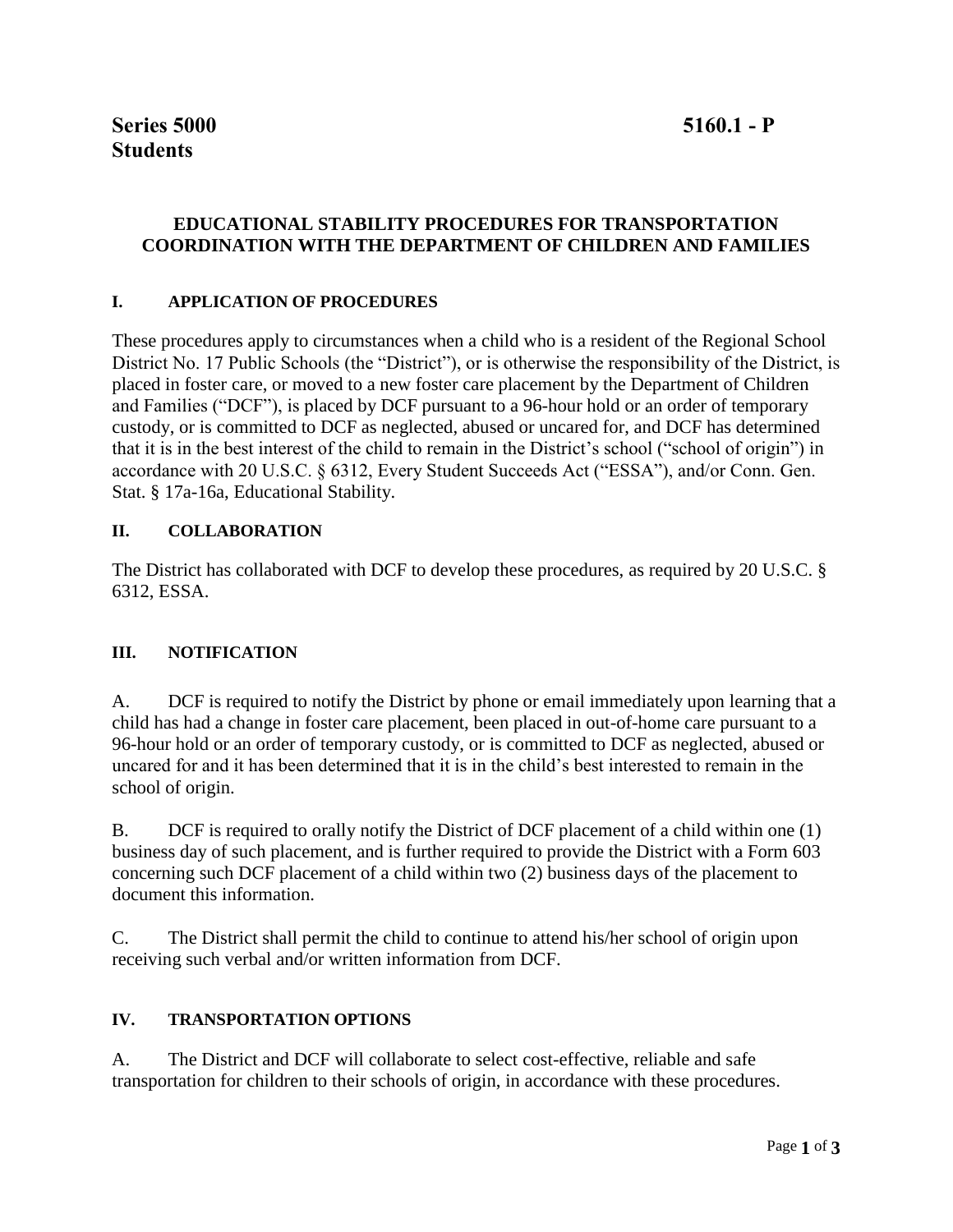B. For children eligible under the Individuals with Disabilities Education Act ("IDEA") or Section 504 of the Rehabilitation Act ("Section 504"), the District will assess whether the child receives transportation as a related service as documented in the child's Individualized Education Program (IEP) or Section 504 Plan, and will notify DCF of the result of such assessment. If the child's IEP or Section 504 includes transportation as a related service, the District shall provide such transportation, albeit from the new home placement determined by DCF.

C. For students not eligible under the IDEA or Section 504, the District and DCF will examine existing transportation options available for the child, including incorporating the child into an existing bus route, modifying an existing bus route and other no-cost or lost-cost options.

D. In all cases, District shall not be responsible for any transportation costs over the amount the District would otherwise pay for the child if the child's home placement had not been changed by DCF.

# **V. COORDINATION OF TRANSPORTATION**

A. DCF and the District will collaborate regarding the logistics of which agency shall coordinate the school of origin transportation and which agency shall reimburse the other (and how) for either the initial cost (borne by the District) or additional cost (borne by DCF) due to the placement or replacement made by DCF.

B. Under no circumstances shall the District be required to fund transportation costs in excess of the transportation costs the District would otherwise fund if the child's home placement had not been changed by DCF.

## **VI. TIMELINE**

DCF and the District finalize the transportation services for the child within five (5) school days after DCF has informed the District of the best interest determination. In the interim, DCF will ensure that transportation is provided to permit the student to remain in the school of origin.

## **VII. RESOLUTION**

In the event that the District and DCF cannot come to an agreement concerning either the logistics of arranging transportation services or the payment/reimbursement therefore, either agency may seek guidance on the relevant responsibilities under the ESSA and Connecticut law and regulations from the Connecticut State Department of Education.

**Legal Resources:** 20 U.S.C. § 6312, Every Student Succeeds Act ("ESSA")